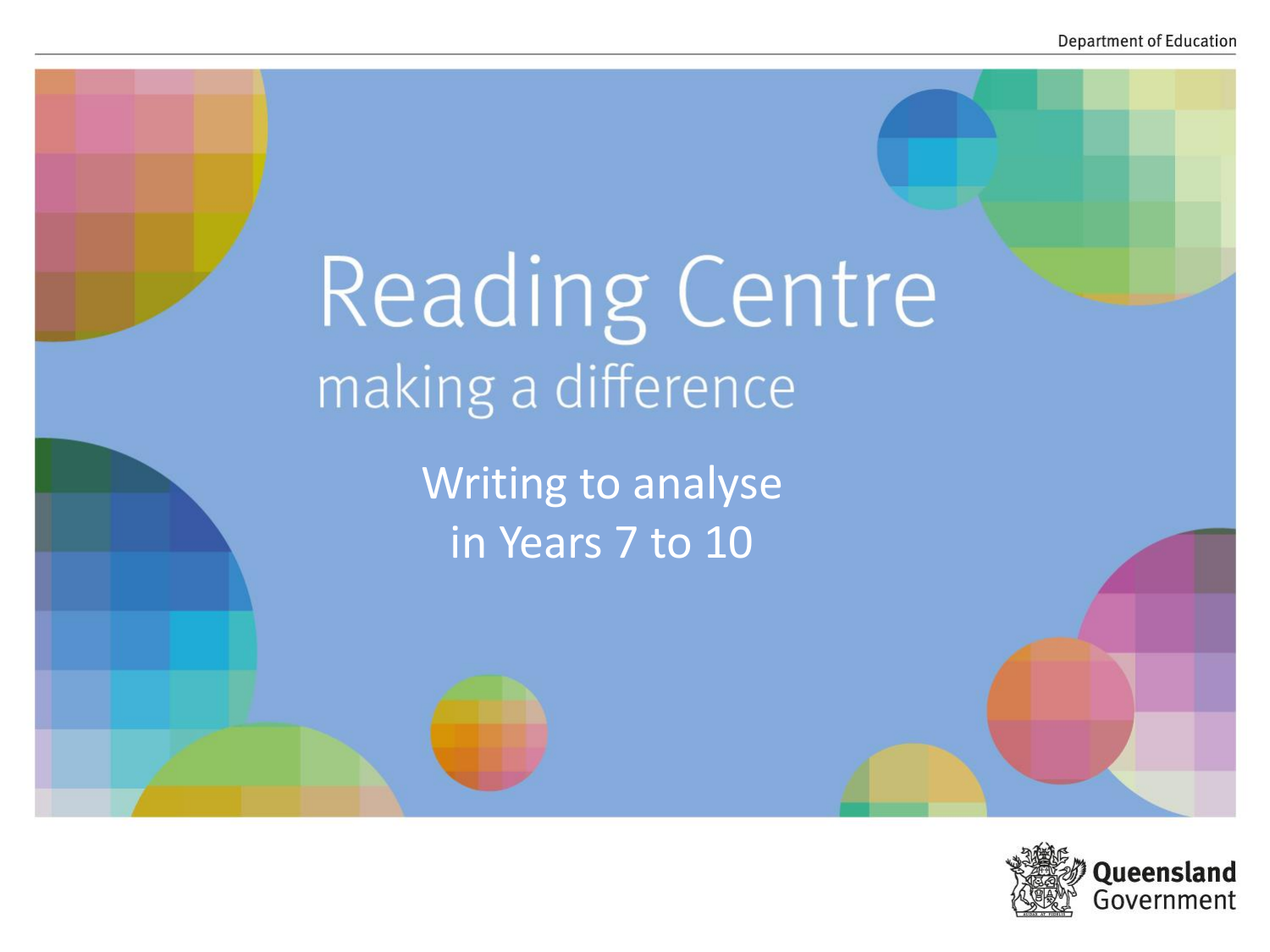**Department of Education** 

## Thinking to analyse

Often school-based tests and assignments require writing that *analyses*.



Image: Pixabay

This slideshow will examine how to write an *analysis* in Science.

To *analyse* in Science means to:

- look closely at the parts of a whole idea, object, person, process, system or thing
- re-organise the parts according to what is similar, different, part of a pattern or relationship to represent new understanding.

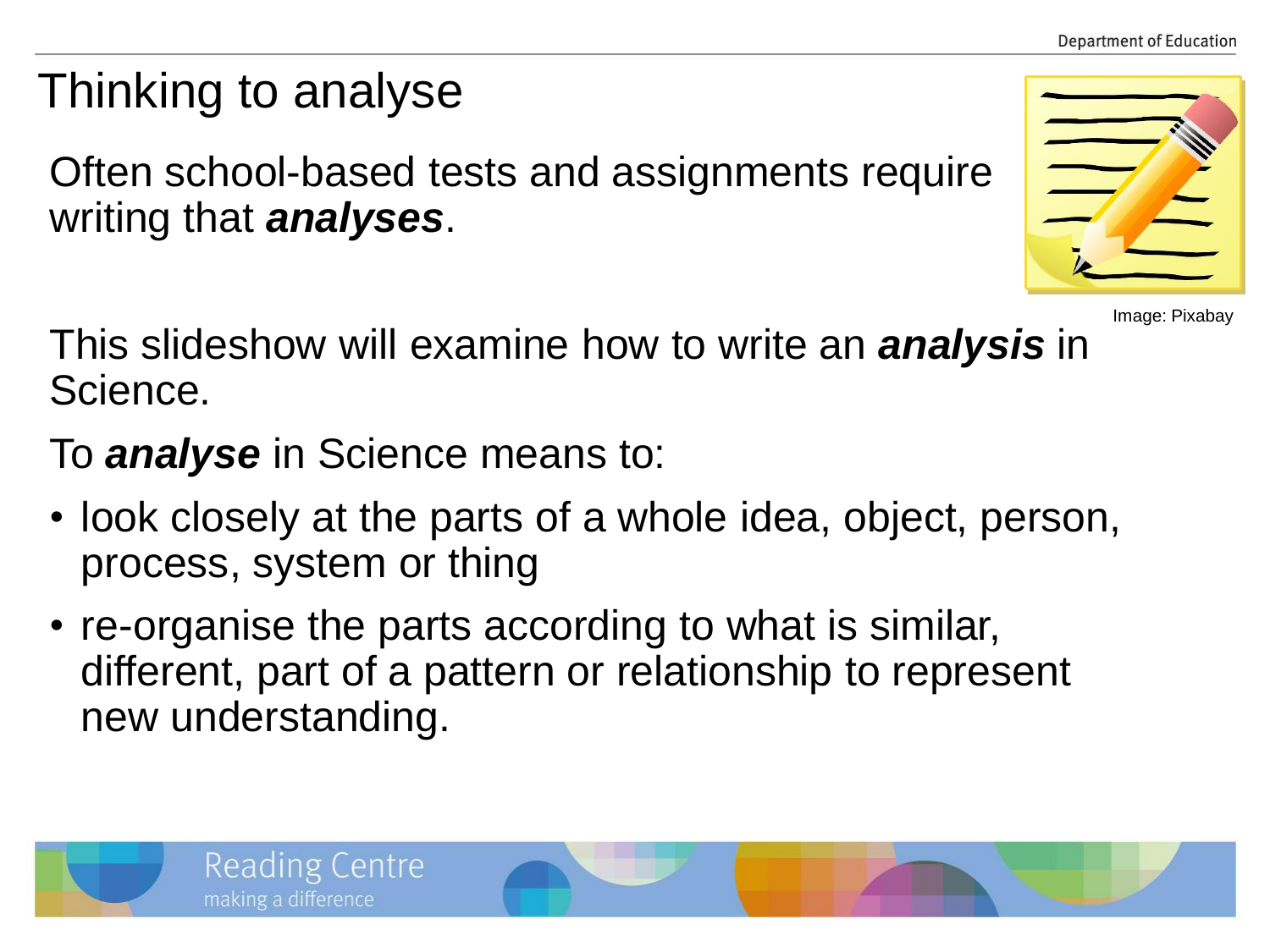An example task

Consider the following Science task:

#### **Analyse the movement patterns of Great White sharks off the Australian mainland.**

The written response should:

**Reading Centre** 

making a difference

- describe general patterns of shark movement
- describe links between movement data and other data.



Image: Pixabay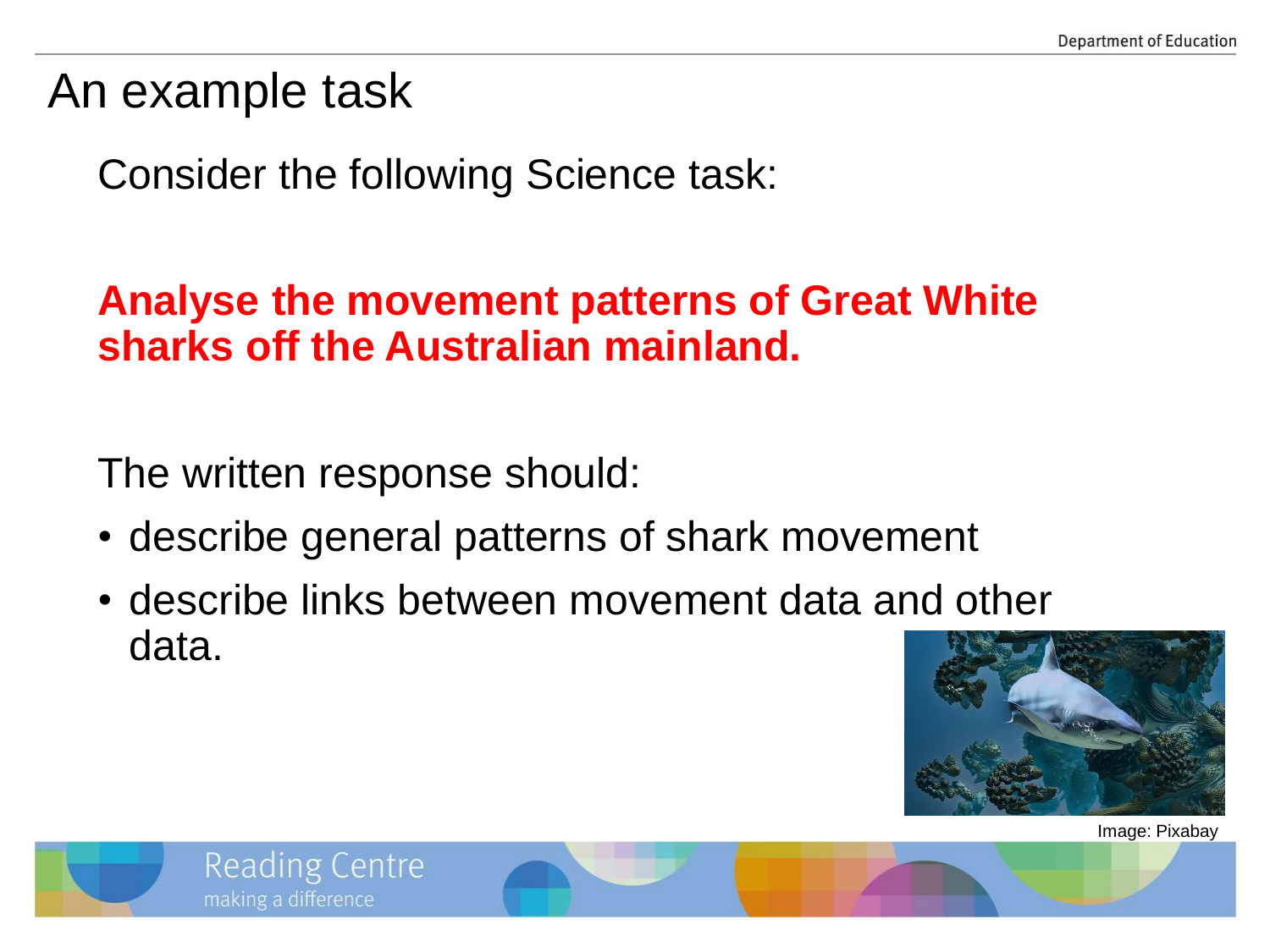#### What features are important?

A written explanation will likely include:

- a **topic sentence** to introduce what the explanation is about
- **pronouns** to connect ideas without repeating words, for example, 'this', 'these', 'it' and 'they'
- **words to compare** and **contrast**, for example, 'whilst'
- **synonyms** to avoid repeating words
- **words to describe amount**, for example, 'majority', 'larger'
- **phrases** to add important information

Reading Centre

making a difference

- **expanded noun groups** to include important information
- **interrupting clauses** to include important information.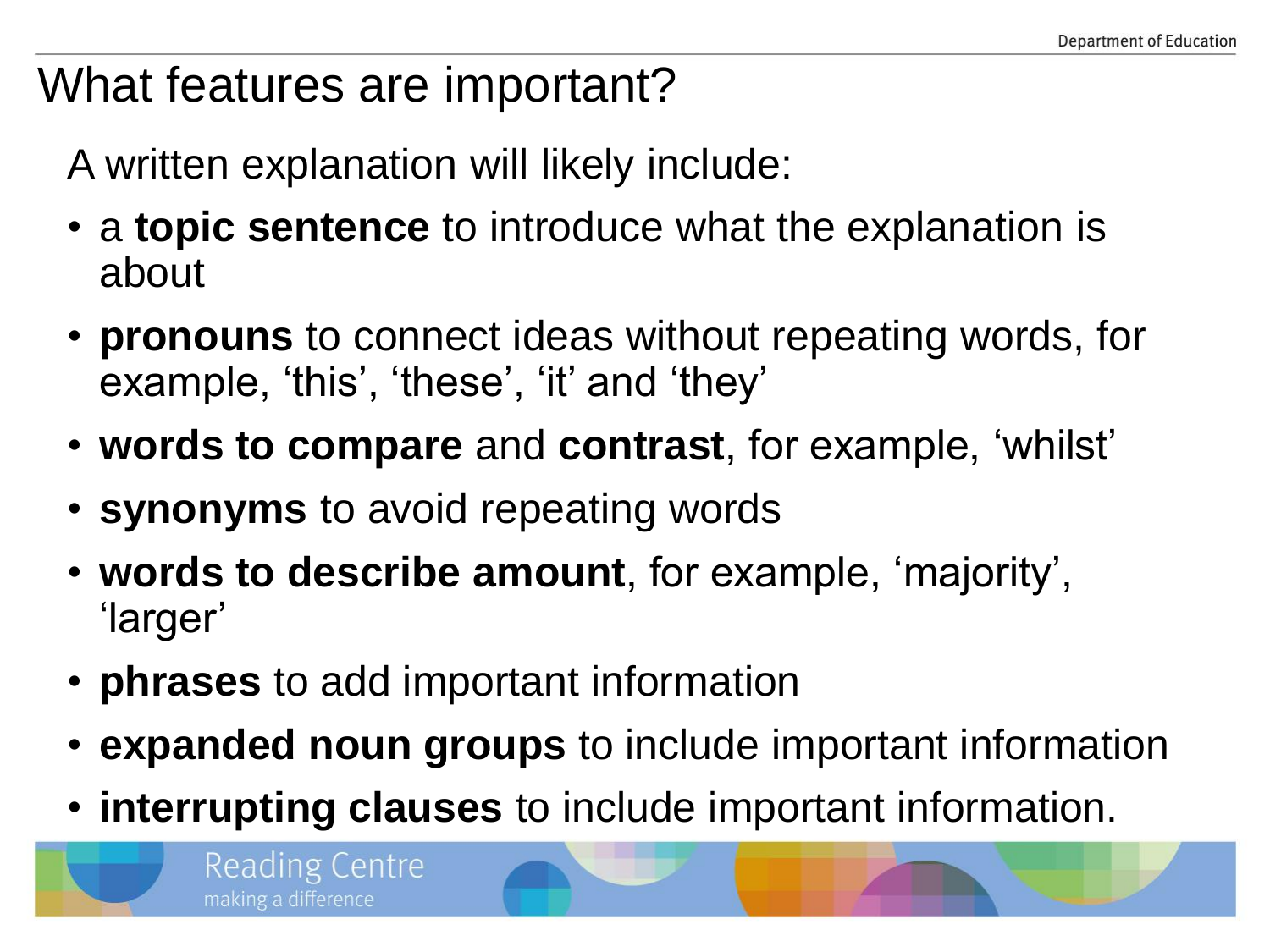### Example analysis

A study of 89 Great White sharks, conducted between December 2008 and May 2016, has revealed new data about movement patterns. Two distinct populations of white sharks exist in Australian waters. The Eastern and South Western populations, separated by Bass Strait, typically don't overlap in their zones of movement. Whilst the majority of sharks were found in waters more than 50m deep and 10kms off the coast of mainland Australia, larger sharks were found to travel longer distances. There was a correlation between shark numbers, location and season, however, this did not extend to an overall pattern in shark movement.



Reading Centre

making a difference